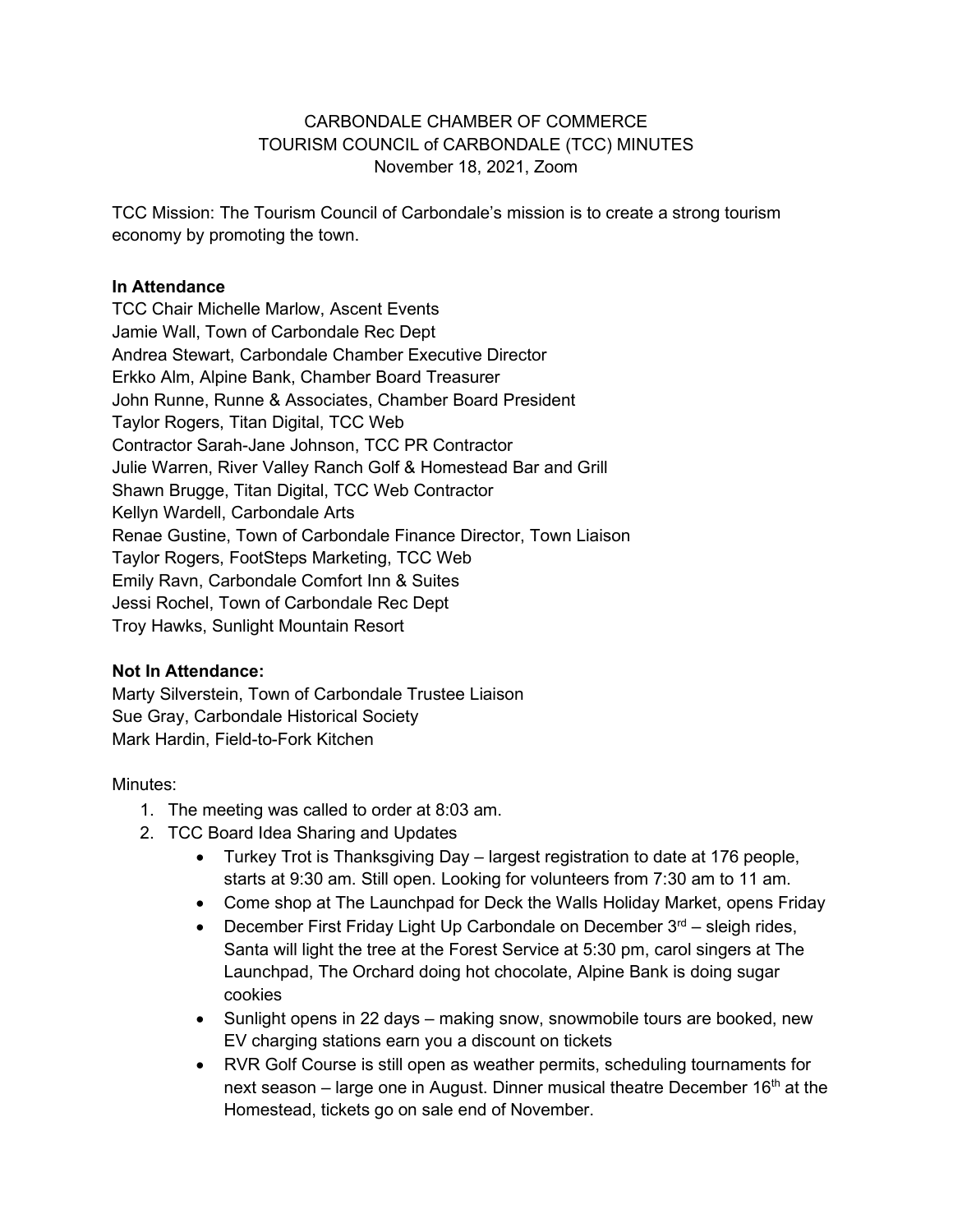- 3. Industry Updates
	- Andrea just returned from the Colorado Governors Meeting in Pueblo. Emphasis on data and sustainable travel.
	- Care for Colorado Coalition is a Colorado-backed program, and great resource for sustainability; the program promotes seven principles for sustainability through carefully crafted messaging, graphics and videos.
	- [Meetings & Events Incentive Program:](https://ch1dq04.na1.hubspotlinks.com/Btc/GD+113/cH1dQ04/VVN_7Y7S0JRsW6R502G2JNcbmW2qd3df4z-3J-N5q1hkm3q90pV1-WJV7CgNZ8V2FVCT8TJz_PW4DsQWr6767fjW4Zlfcp1VNts9W6Fl_PZ7t_-wVW4MQrtH1HLRL2W1l75YR3VZ7XgW2BnqXR8jrjb5F4wcwW0jNBhW56jTwG2vR0wdW57M73P4lmCTfV2NT1R7YyfxFW2-3GBD5-WDm-W5Vv2Md5F07zmW5T0kJQ41qyKkW5Hx1yc7mB9r_W6Z4SGk2TCMmZW3QNY5t7d4gygW5FP4QV3tq26ZVNg7mJ73GGPbVdPtJq8JqM6KW637BvQ8YNrXfW2Wd68y7xBQQKN18wJ85JV6_3W5wT7NV2QhZmQW3F5LlW6mJ3p6W3ctjFw9cdMrD35rv1) This program provides a 10% cash rebate against eligible hard costs for hosting meetings and events in Colorado that take place on or after July 1, 2021 and on or before Dec. 31, 2022. The minimum rebate is \$3,500 and the maximum rebate is \$100,000.
- 4. Approve Meeting Minutes

The meeting minutes from the October 28 meeting were presented for approval. Kellyn motioned to approve the meeting minutes, and Julie seconded the motion; the motion was approved.

5. Financial Review:

19,025.02 October lodging tax

Tourism Council of Carbondale *Treasurer's Report – Executive Summary*

Period Ending October 31, 2021, Cash Basis

# *Lodging Tax Report – Town of Carbondale*

- Lodging Tax for August 2021 is \$18,806: a 33.62% increase from August 2020.
- Lodging Tax for September was \$19,205.02.
- 2021 Year to Date is \$106,152

# *YTD P&L Actuals October 31, 2021 (Blue Column)*

- Lodging Tax Income: \$123,244 actual vs YTD Budget \$62,500
- Total Income: \$123,729 actual vs YTD Budget \$63,352
- Net Ordinary Income: \$53,674 actual vs YTD Budget -\$27,960
- Net Income including Other Income: \$53,674
- Net Available Operating Funds as of 10/31/2021: \$117,055

# *Balance Sheet as of October 31, 2021 (Blue Column)*

- The Operating Account balance is \$129,743 compared to \$51,396 at 10/31/2020
- Money Market account balance (Opp & Reserve Funds combined) is \$73,335
- Reserve Fund Equity account is \$67,979 (interest earnings now included in Equity account); Opportunity Fund Equity account is now at \$5,350

# *2021 Budget*

- As in years past, our budget figures are based on the previous year's budget figures, considering any potential increases or decreases that we may see on specific line items.
- Please see notes on Balance Sheet and P&L regarding budget changes going forward.

Respectfully submitted, Erkko Alm, Treasurer, November 16, 2021

Please direct any questions or comments to erkkoalm@alpinebank.com